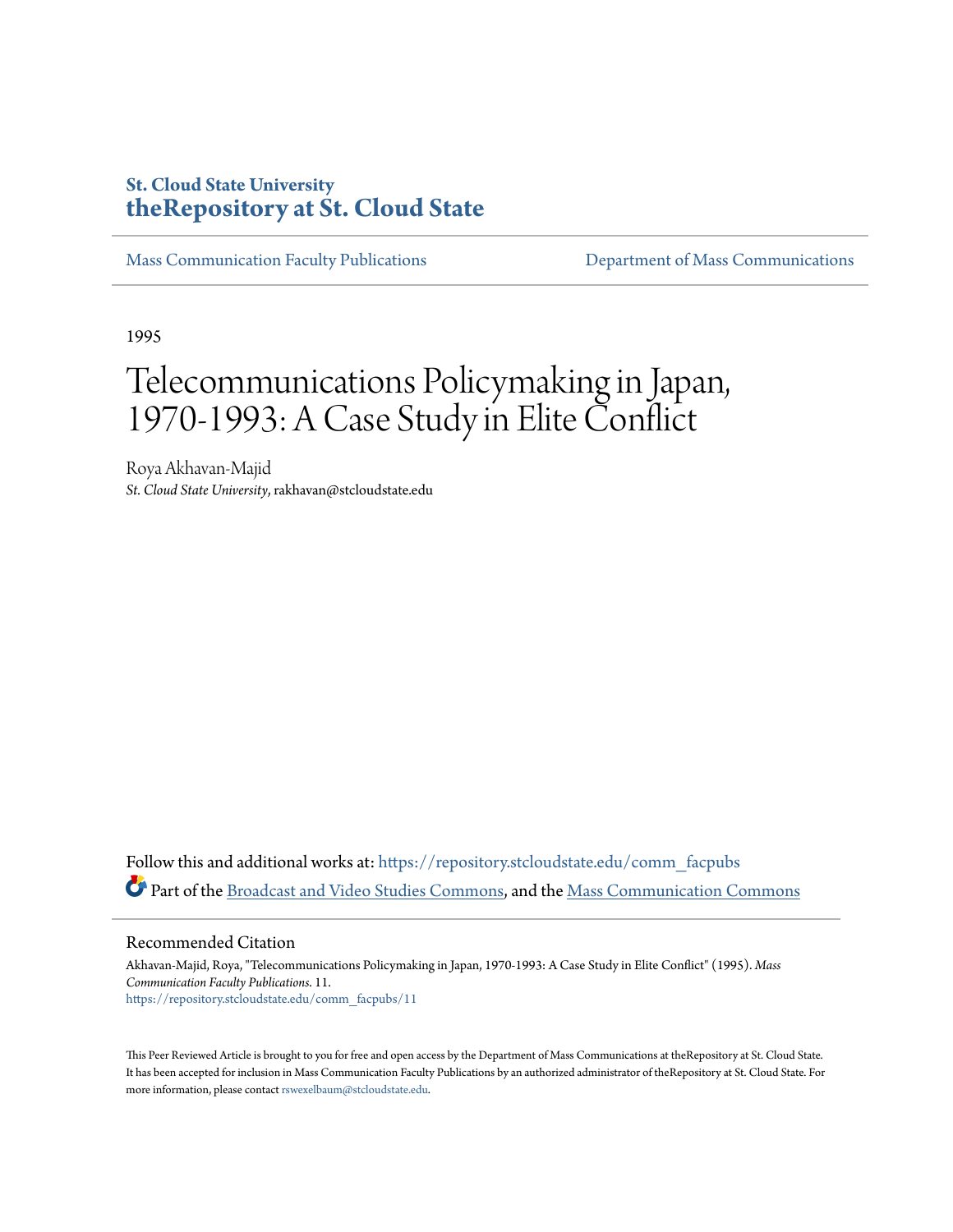# TELECOMMUNICATIONS POLICYMAKING IN JAPAN, 1970-1993: A CASE STUDY IN ELITE **CONFLICT**

*Roya Akhavan-Majid*

#### Introduction

Since the early 1970s, the term "Japan Inc." has provided a familiar heuristic in the field to describe the prevailing mode of industrial policymaking in Japan. Based largely on the postwar studies of Japan's rise to the status of an economic superpower, the "Japan Inc." model depicts Japan's industrial policymaking as a harmonious process of cooperation between the Japanese government (working through the Ministry of International Trade and Industry, MITI) and the country's big business.

 Despite its applicability to the dynamics of government-business cooperation in Japan during the country's ascent to the status of an advanced industrialized society, however, the "Japan Inc." model's heuristic value in describing Japanese policymaking has been substantially diminished in the post-industrial era. The rapid shift, in recent years, of the primary economic base in Japan from heavy industry to information and telecommunications, has also led to an increasing diversification of interests among the Japanese power elites at all levels, political, bureaucratic, and business/industrial. Subsequently, far from reflecting the traditional traits of "harmony" and "consensus" implied by the "Japan Inc." model, the Japanese policy process in the new information age has been characterized largely by conflict, deadlock, and partial compromise among competing elite power groups.

Against this backdrop, the purpose of this paper is to,

- 1) present an analysis of the conflicting interests which have emerged since the advent of the new technologies and
- 2) provide a case study of Japanese policymaking in the post-industrial era.

In so doing, this paper will focus on an analysis of the telecommunications policymaking process in Japan during the 1970-93 period.

### From "Japan Inc." to "Japan Disincorporated."

There is little doubt that, despite its heuristic utility, the "Japan Inc." model has always represented a gross oversimplification of the industrial policymaking process in Japan. As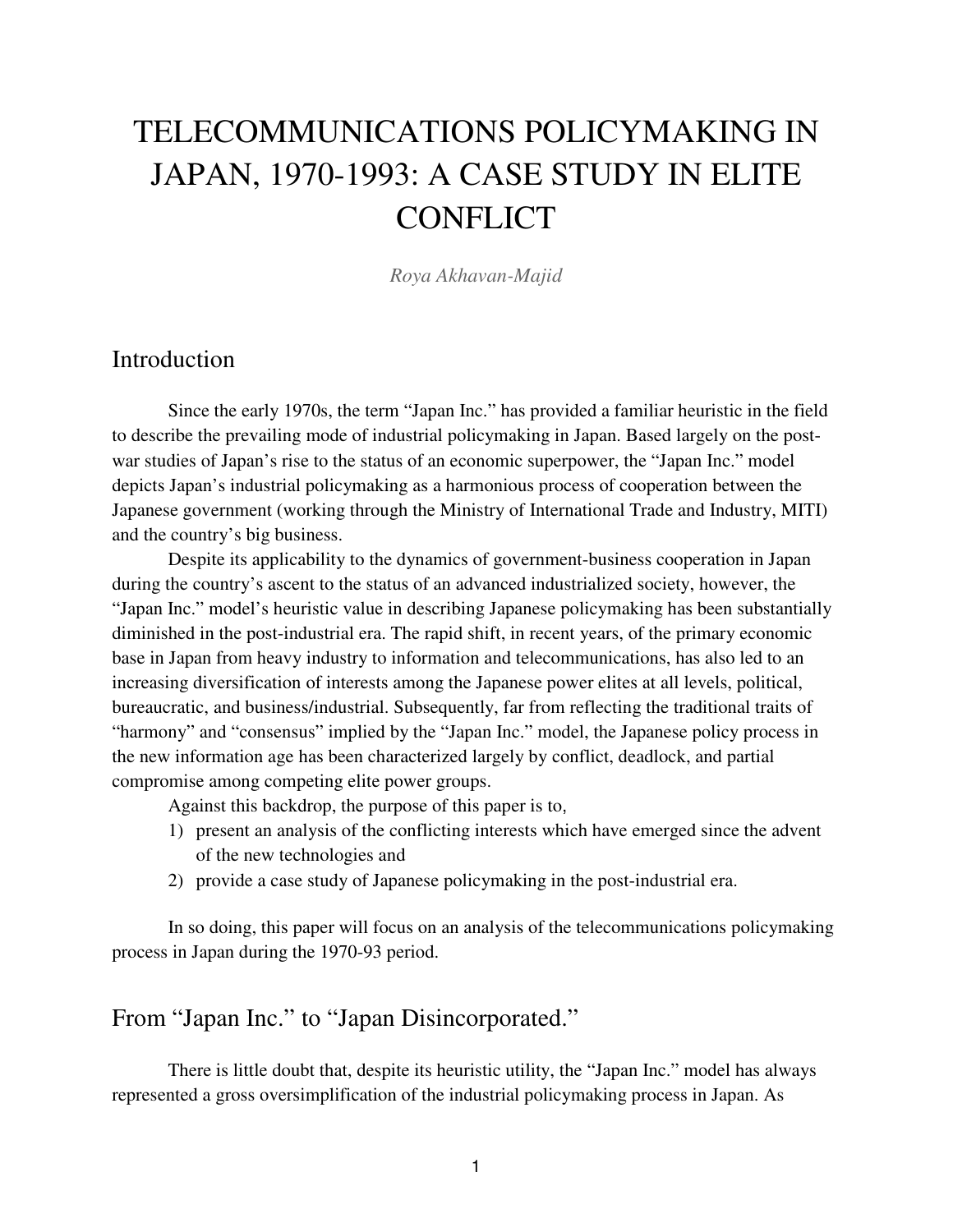pointed out by other studies<sup>1</sup>, the process of state intervention in Japanese industrial policy has seldom, if ever, been free of major conflicts among vested bureaucratic, political, and industrial interests. Nevertheless, during the first two decades immediately following the Second World War, MITI's central and essentially unchallenged position as the country's primary industrial policymaker, coupled with the basic interest shared by Japan's major businesses in such issues as trade protection and economic subsidies, frequently enabled MITI to engineer a stable level of compromise among the vested elite interests.<sup>2</sup>

 This is on longer so, however. Indeed, it may be argued that since about the same time that the model first emerged as a heuristic in the field in the early 1970s, a number of major forces have been at work to bring about the demise of "Japan's Inc." Among the most divisive of these forces has been the economic liberalization process which came to a head during what Leon Hollerman has called "the 1980-84 interregnum."<sup>3</sup> During this "disincorporation" period "... when markets were being forced open, the world saw a spectacle of interministrial rivalry, bureaucratic infighting, and conflict between government and business that normally would be papered over and concealed from public view."<sup>4</sup> Unlike Hollerman's projection of a "reincorporation phase" in the 1990s, however, the disincorporation process of the early 1980s has not ended. Rather, it has continued full force into the 1990s. The recent political disarray experienced by the Liberal Democratic Party (LDP), leading to its replacement after nearly forty years of uninterrupted rule by a coalition government made up of the Social Democratic Party and six other parties (three of them new), is only one among the many visible signs of this trend. As this paper seeks to demonstrate, the gradual shift, since the early 1970s, in Japan's economic base from heavy industry to information and telecommunications has been a major contributor to this disincorporation process.

#### The Primary Rift: MITI vs. MPT

One of the primary sources of the bureaucratic and political power struggle brewing in Japan for the last two decades has been the gradual emergence of the Ministry of Posts and Telecommunications (MPT) as a serious contender with MITI for the position of Japan's industrial policymaker.

 As the postwar studies of Japan's rise to economic superpower status have clearly shown, throughout the 50s and 60s Japan's Ministry of Trade and Industry (MITI) acted as the leading bureaucratic body in charge of orchestrating the country's industrial policy. However, following the advent of new information technologies and the rise of telecommunications policy issues to the center of the industrial policymaking process in Japan, MITI began to face a completely new set of variables in its efforts to maintain its position as the country's leading industrial policymaker. Most important among these variables was the fact that, unlike the informal "administrative guidance" relationship it had long cultivated with Japan's private industry, MITI had no previous contact with, or legal authority over, Japan's telecommunications industry. That authority, along with the responsibility to supervise Japan's monopoly common carrier and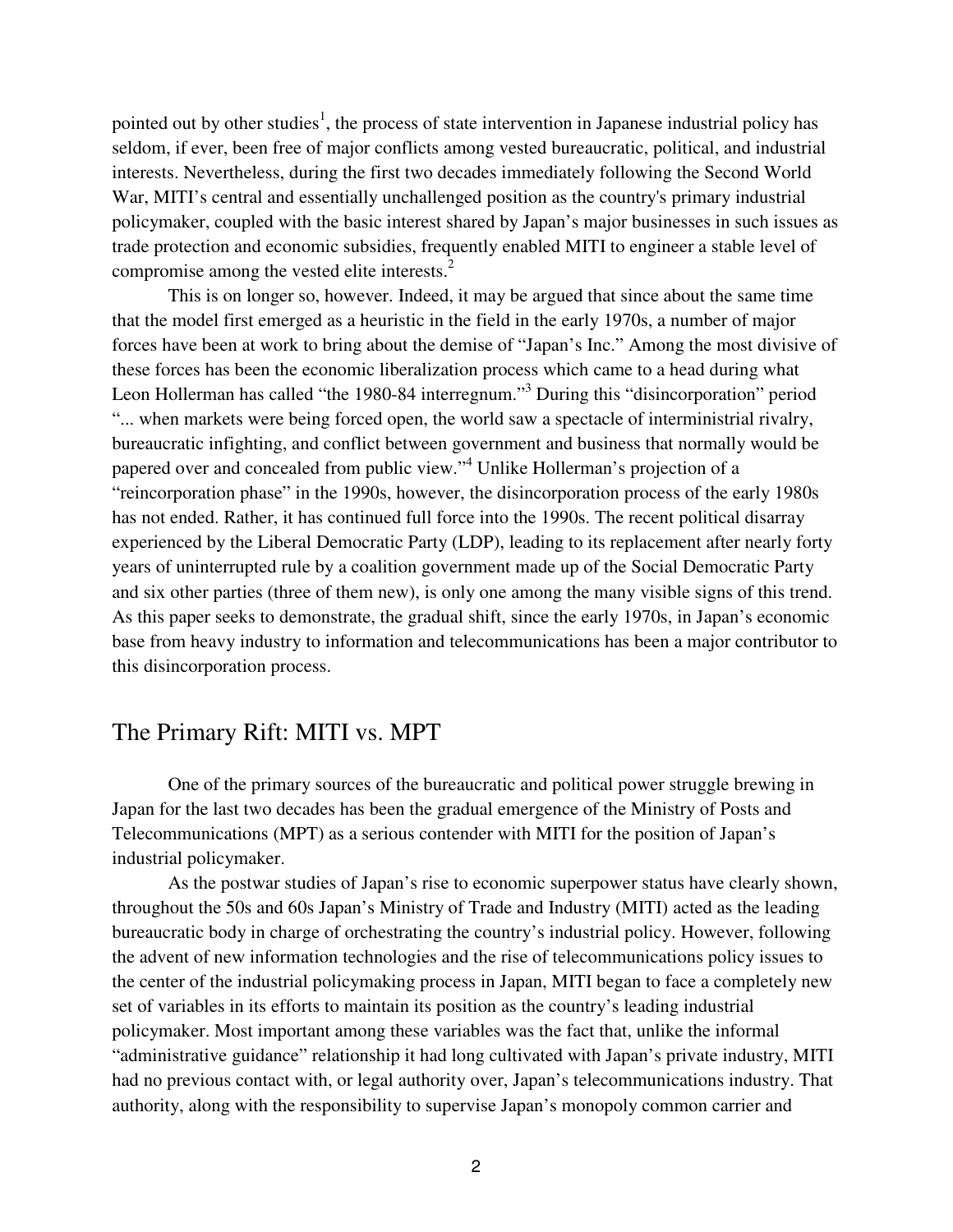telecommunications R&D powerhouse, Nippon Telegraph and Telephone (NTT), and the country's broadcasting industry belonged to the Ministry of Posts and Telecommunications (MPT). Having recognized its new lease on power through its domination of Japan's telecommunications industry, on the other hand, the Ministry of Posts and Telecommunications appeared determined in the early 1970s to compete with MITI for the position of Japan's primary policymaker in the post-industrial era.

 Throughout the 70s, 80s, and early 90s, therefore, Japan has been witness to an intense power struggle between the two ministries and their allied factions in the Liberal Democratic Party (LDP). Subsequently, the country's telecommunications policy has evolved largely as a series of precarious compromises among sharply polarized elite interests; compromises which have in turn spawned new conflicts of their own, leading to major deadlocks in Japan's telecommunications policy. This growing departure from the familiar heuristic of "Japan Inc." is clearly reflected in the telecommunications policymaking process in Japan during the 1970-1993 period.

#### The Telecommunications Policymaking Process

During the 1970s, at a time when the telecommunications market had yet to mature and vested commercial interests remained largely undefined, MITI and MPT comprised the primary actors in the elite power struggle which had begun to brew on Japan's political and economic scene. During this period, each of the two ministries tried to establish itself as the primary promoter of the use of new information technologies among the Japanese public.

 Early in the 1970, each of the two ministries inaugurated an "advisory panel" to study the ways in which the use of the new information technologies may be accelerated in Japan. MITI's advisory panel consisted primarily of elite business interests, including the electronic manufacturers, while MPT's advisory panel consisted of elite interests traditionally associated with the ministry, including NTT and the public and commercial broadcasters.<sup>5</sup>

 Upon receiving the reports of their respective panels in 1972, MITI and MPT each went on to establish an association to plan and carry out a series of experiments in the use of new information technology. MPT's Tama Coaxial Cable Information System (CCIS) project provided a range of CATV, pay TV, facsimile, teletext and videotext services to 500 volunteer households. MITI's Hi-Ovis experiment, on the other hand, offered a similar range of services, plus an interactive cable system, to 156 households and ten public buildings on a more advanced fiber optic cable network.<sup>6</sup>

 Because of the similarities in the nature of the projects inaugurated by the two ministries, the Ministry of Finance (MOF) in reviewing the 1973 budget urged MITI and MPT to join efforts in carrying out their projected experiments. Under the weight of tradition and the cultural imperative of harmony, the two ministries obliged and subsequently formed the joint Living Visual Information System Association in June  $1973$ .<sup>7</sup> The essential divergence of interests between MITI and MPT, however, proved too strong to allow real cooperation in the project and,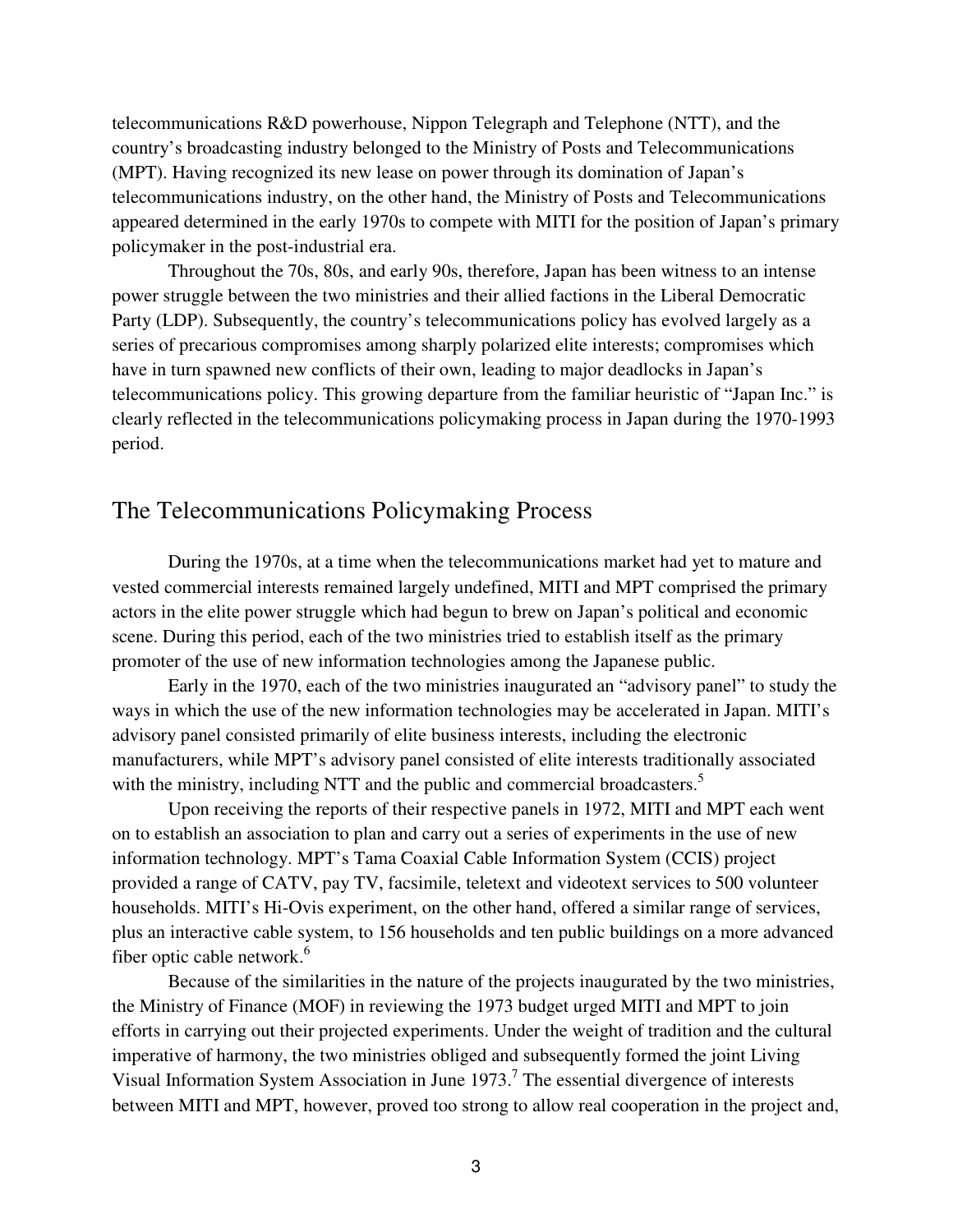despite the formal establishment of the joint association, the two ministries proceeded to carry out their experiments separately and competitively, each at its own designated site.

 As it soon became clear in this process of bureaucratic competition, MPT's ready access to the vast resources of NTT proved to be an asset which MITI was unable to replace despite the cooperation it was receiving from the nation's electronic manufacturers.

 As the Tama CCIS project neared completion in 1977, for example, the Ministry of Posts and telecommunications once again drew upon NTT's cooperation to develop a new videotext service, entitled Character and Pattern Telephone Access Information Network (CAPTAIN). The new system made use of existing technology (television and telephone lines) to provide Japanese households with a relatively economical videotext service. Soon after the inauguration of the CAPTAIN system in the late 1970s, MPT began to work with NTT on developing an Integrated Network System (INS), i.e., the Japanese version of the ISDN, a digital optical fiber network capable of integrating all modes of communication. And in yet another bold move, in August 1983, MPT began the promotion of a nation-wide plan called "Teletopia," (a name made up of the combination of the two words "telecommunications" and "utopia"). <sup>8</sup> A Teletopia city was envisioned as a futuristic communications model-city, the inhabitants of which make widespread use of new media technologies in almost every aspect of their daily lives. Along with CAPTAIN, the projected Integrated Network System (INS), was envisioned as the primary technological infrastructure in Teletopia model cities. Rivaling MITI's administrative guidance tradition, MPT provided a wide range of incentives and assistance, including low interest loans, investment tax exemptions, and free consulting services to the businesses and local governments participating in the project.<sup>9</sup>

 MITI, on the other hand, began in 1984 to develop its own futuristic model city plans under the name of "New Media Community" project. While, because of its head-start with CAPTAIN and access to NTT facilities and R&D, MPT was able to begin to implement the teletopia projects on a commercial basis, MITI's plan was conceived of as an experimental endeavor, consisting of a need-assessment stage, after which information systems compatible with the needs and problems of each community were to be designed and implemented.<sup>10</sup> Although MITI has been relatively successful in enlisting the assistance of Japan's major electronic manufacturers and prefectural governments in the project, MPT's continuing domination of NTT has provided it with a clear edge over MITI in implementing the model-city projects. As of 1990, seventy cities participated in the Teletopia plan, which since its inauguration in 1983 has been expanded to include the establishment of Telecom Plazas ("a high-level telecommunications center where individuals and businesses can experiment with the latest telecommunications technology"), Telecom Ports (intended to promote international links through the use of "a satellite earth station and a large-scale optical fiber network"), and Telecom Research Parks ("regional facilities that will allow corporations to engage in joint research and development projects in leading-edge telecommunications and other technology").<sup>11</sup>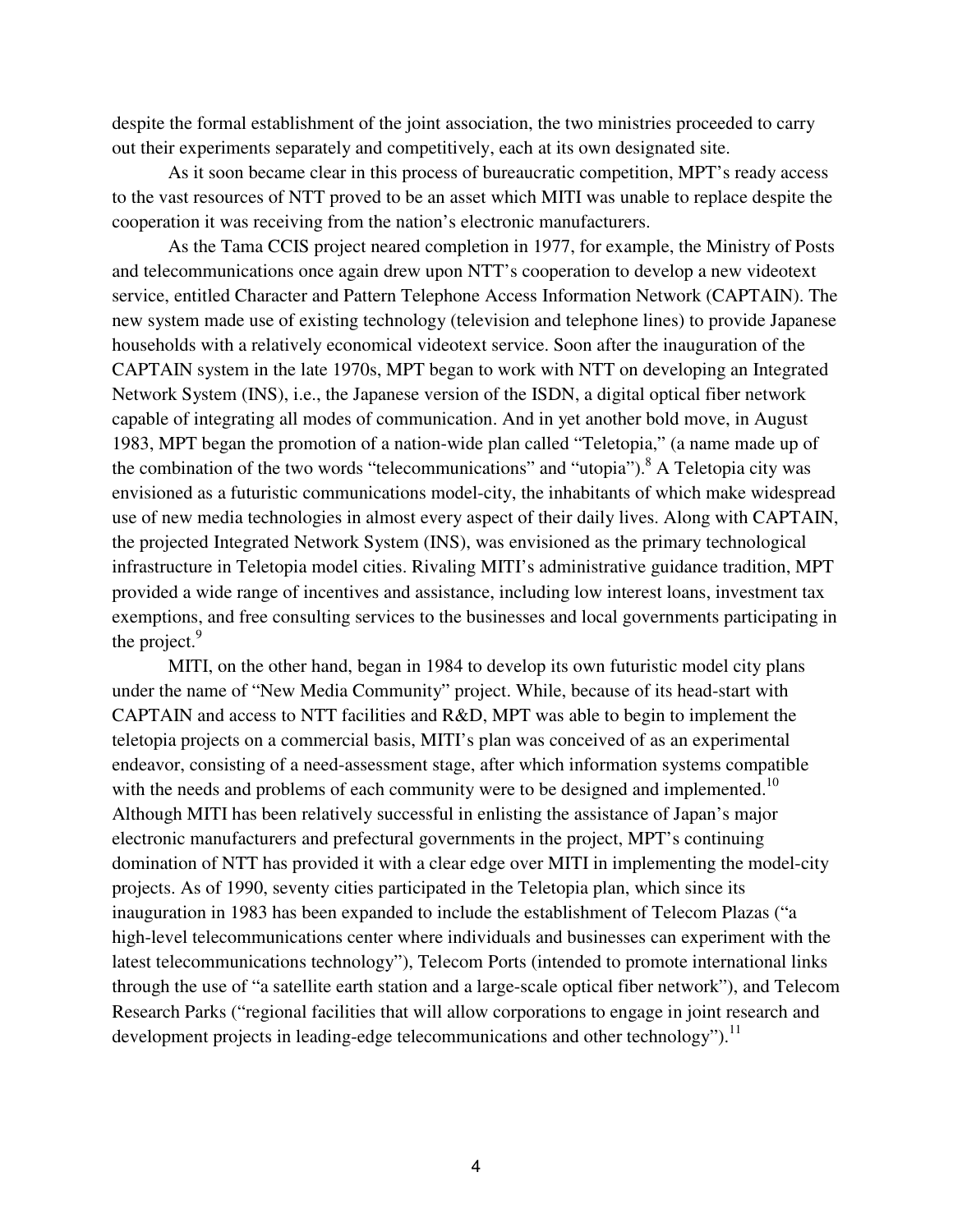### Privatization of NTT

Recognizing the need for taking NTT out of MPT's circle of influence, MITI began in the early 1980s to push for a complete privatization of NTT, an eventuality which would, in theory, eliminate MPT's supervisory authority over NTT, allowing MITI to bring NTT into the circle of private industries under its jurisdiction.

 Shortly, thereafter, MITI was joined in its privatization and liberalization efforts by Japan's electronic manufacturers and other large business conglomerates who were anxious for an opportunity to enter the lucrative and rapidly expanding telecommunications and data communications market.<sup>12</sup> Subsequently, when the government of Prime Minister Suzuki first announced its policy of "administrative reform" aimed at trimming the fat and increasing the efficiency of Japan's public corporations, both MITI and the country's business elites, organized in the Japan Federation of Economic Organizations (Keidanren), seized the opportunity and lobbied for NTT's privatization and divestiture as part of the government's administrative reform policy. At the time when the campaign began NTT was, and still is, a highly profitable organization which not only did not rely on any government funds, but actually paid an average of 120 billion yen annually to the government in "excess profits."<sup>13</sup> The economic rationale offered by the MITI/Keidanren coalition in favor of privatization, however, was that being a public corporation, NTT is susceptible to increasing inefficiency in operation and thus, despite its present profitability, could begin to tax the public budget at some future point in time.<sup>14</sup>

 In March 1981, Prime Minister Suzuki established a formal advisory committee, entitled the Second Ad Hoc Council on Administrative Reform, charged with the task of reviewing the state of Japan's public corporations and advising the government on the necessary reforms.<sup>15</sup> Despite its formal character as a governmental committee, however, the Second Ad Hoc Council was from the beginning under the direct influence of Keidanren. Among the most visible signs of this was the fact that the council, appointed by the Prime Minister, was headed by the then Keidanren President, Toshio Doko, the founder of Toshiba and one of Japan's most influential "zaikai" (business elite) members. Another sign of Keidanren influence was the concurrence of the Council, both chronologically and in terms of its final recommendations, with the Keidanren Committee on Information and Telecommunications Policy. In a detailed set of recommendations submitted to the Council in February 1982, Keidanren advocated complete liberalization of the use of telecommunications and NTT privatization and divestiture.<sup>16</sup> A few months later, the Second Ad Hoc Council, in complete agreement with Keidanren policy recommended:<sup>17</sup>

- opening the telecommunications market to private competition,
- turning NTT into a 'special company' whose shares are initially held by the government and later gradually sold to the public, and
- divestiture of NTT within five years into a central company operating trunk lines, and several local companies operating local telephone services.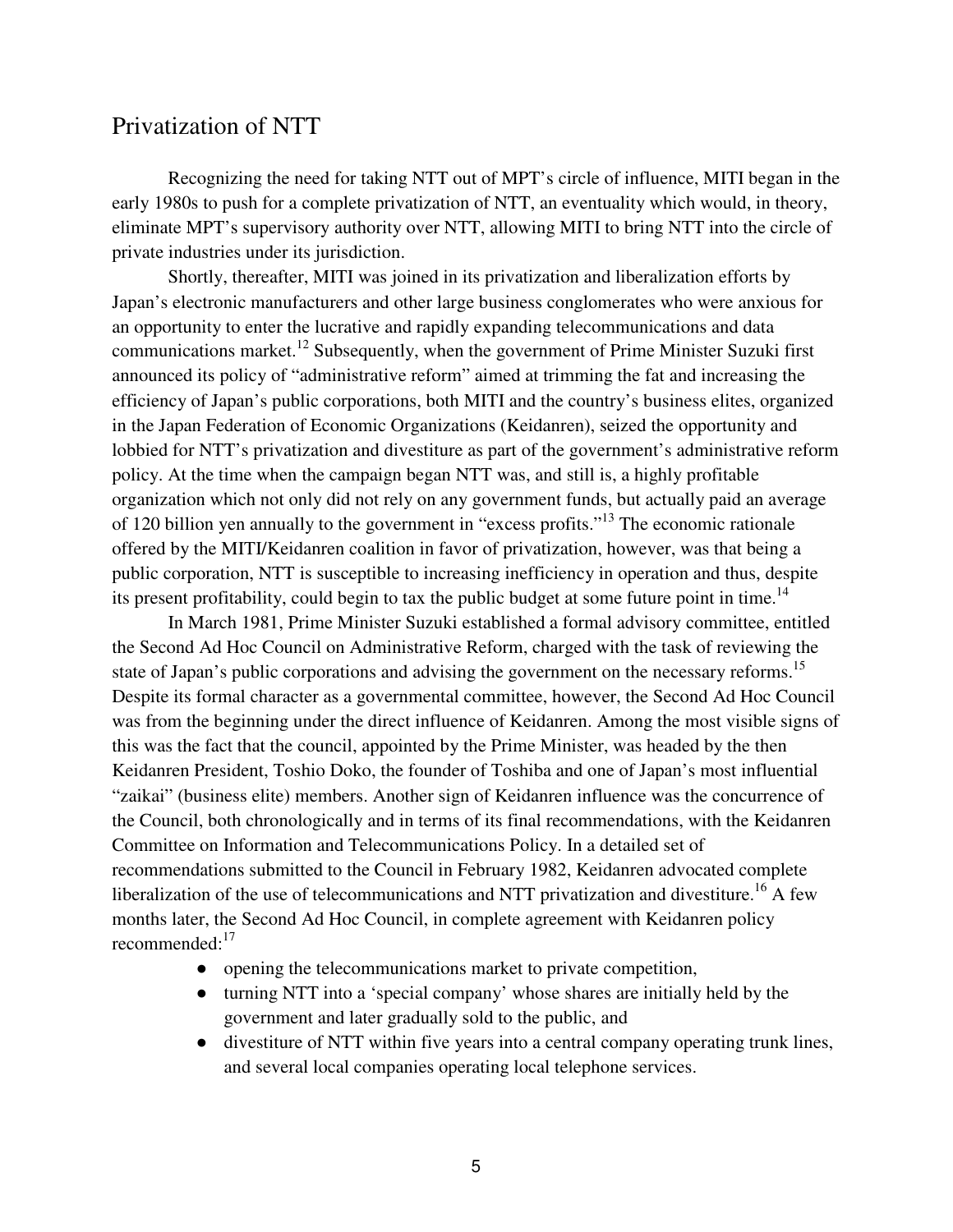Aside from exercising direct influence over the Second Ad Hoc Council, the MITI/Keidanren coalition had already acted to insure the cooperation of NTT's top management in the privatization process by successfully lobbying Yasuhiro Nakasone, the then head of the Administrative Reform Management Agency, to help appoint Hisashi Shinto, a prominent businessman from the shipbuilding industry and a close friend of Toshio Doko, to the position of NTT president.<sup>18</sup> (Despite MPT opposition to Shinto's appointment, and a later bid in 1985 to replace him with the then NTT Vice President, Yasusuda Kitahara,<sup>19</sup> Shinto remained in office until the end of 1988.)

From the beginning the recommendations made by the Second Ad Hoc Council, particularly those urging privatization and divestiture of NTT, met with strong opposition from MPT and its supporters in the ruling Liberal Democratic Party  $(LDP)$ <sup>20</sup> Based upon the traditional tendency of similar institutions in Japan to compete with one another while joining with dissimilar groups to form self-sufficient heterogeneous coalitions,<sup>21</sup> different ministries in Japan routinely coalesce with factions in the LDP, forming competing cluster-factions or "tribes" (zoku). Thus, after the Second Ad Hoc Council issued its report, conflict began to grow between the so-called "MPT tribe" (Yuseizoku) representing a coalition between MPT and the Tanaka faction in the LDP, and the "MITI tribe" (Tsusanzoku), representing a coalition between Keidanren, MITI, and the Miyazawa faction in the LDP.<sup>22</sup>

As the first step toward achieving a possible compromise on the issue of market liberalization, MPT partially liberalized telecommunications lines in October 1982 to permit the establishment of small-scale value-added networks for business usage.<sup>23</sup> In the meantime conflict continued to rage on the question of NTT's privatization and divestiture, leading senior politicians outside the MITI and MPT tribes to take action later in 1983 to obtain a compromise between the two contending cluster-factions. In the course of the formal and informal negotiations that followed, the strong opposition of MPT and its allies succeeded in freezing the idea of NTT divestiture for the time being. In return, however, MPT agreed in principle to Keidanren/MITI demands for NTT's privatization.

A partial compromise was thus reached, based on the idea of privatizing NTT first and considering the desirability of its divestiture at some future date.<sup>24</sup> Subsequently, two laws passed the Diet in April 1984 (becoming effective in April 1985), the NTT Co. Law privatizing NTT, and the Telecommunications Business Law, providing for market liberalization measures.

Reflecting the contentious nature of the process and the precarious state of the compromise, a review clause was added to each of the two laws, requiring a formal review of the NTT Co. Law in five and the Telecommunications Business law in three years.

Although representing a partial victory for MITI and Keidanren, the NTT Co. Law contained major concessions to MPT interests. Not only did NTT remain intact as a giant company, but it was also given the go-ahead for unlimited expansion into all possible kinds of related businesses. And, despite privatization, almost all of the new company's business operations, including the appointment of top personnel and budgeting and investment, remained subject to MPT supervision and approval.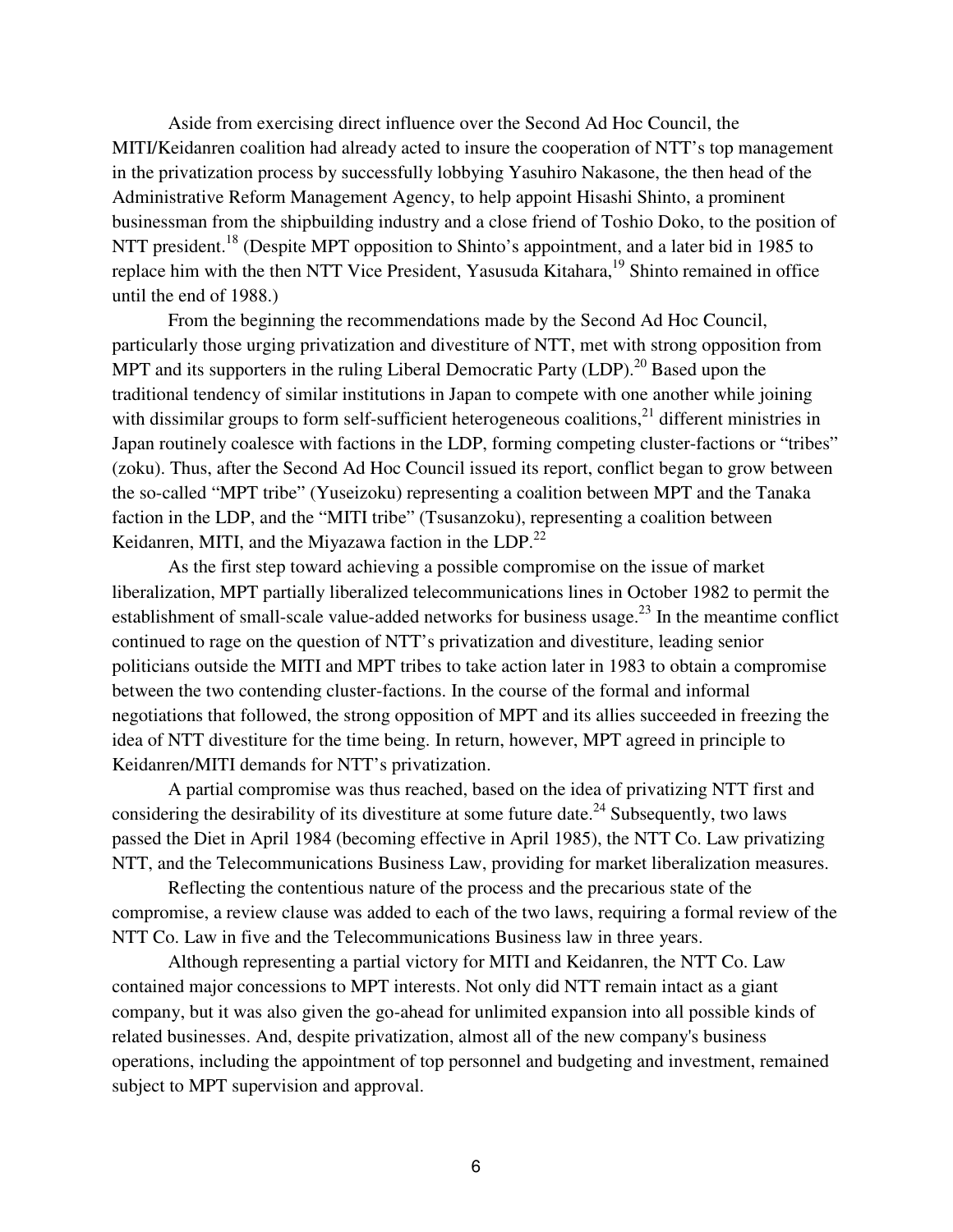The ultimate enactment of the two laws in the April of 1984 created an ironic situation in which, while new telecommunications businesses were allowed to enter the market, they could scarcely hope to compete with the formidably powerful NTT. Not only NTT's efficiency and profits, but also its stature and overall domain in the field of information and telecommunications grew rapidly after its privatization. Unrestricted by the NTT Co. Law as to the range of businesses it would be allowed to enter, NTT rapidly diversified its activities by establishing more than 120 joint ventures with major national and international businesses within a five year period. By the time of the appointed review of the law, NTT stood as the largest business in Japan, with the largest number of employees (290,000), highest salary level, and one of the highest profit levels. By contrast, NTT's three competitors, Daini Denden Kaikaku, Nihon Kosuku Tsushin, and Nihon Telecom, collectively held less than 3% of the telecommunications market, making barely enough profits to stay afloat in their fourth year of operation.<sup>25</sup>

Thus, as may be expected, during the two years preceding the scheduled review of the NTT Co. Law, pressure continued to build for NTT divestiture. Responding to the obvious need for action, in its interim report issued in October 89 the Telecommunications Council of MPT set forth three options for NTT's reorganization:

- keeping the present structure with necessary improvements
- breaking up NTT, or
- $\bullet$  divesting NTT of certain forms of business.<sup>26</sup>

 As it happened, however, such economically rational factors as NTT's continuing domination of the market and the need for its reorganization to allow greater competition, were not the only factors shaping the outcome of the 1990 review. In the few months preceding the projected review, a number of other complex political and economic factors emerged on the scene, leading to further diversification of elite interests and a major deadlock in Japan's telecommunications policy.

#### To Divest or Not to Divest: The Political Deadlock

Among the most important events shaping the outcome of the 1990 review at the last minute was the Recruit scandal. Late in the Fall of 1988, it was revealed that NTT President, Hisashi Shinto, had accepted a substantial bribe from a major Japanese classified advertising company, Recruit, in return for giving the company illegal access to NTT's newly acquired American-built supercomputer for business purposes.<sup>27</sup> The investigation in the matter revealed that, not only Shinto, but several LDP politicians, including Nakasone, Abe, and Takeshita, had also received Recruit company shares as "gifts". The scandal led to the arrest of Shinto in 1989 and massive resignations in the Liberal Democratic Party. The "loss of face" experienced by the LDP had a major impact on the subsequent elections, during which the Japan Socialist Party (JSP) won several new seats in the Diet.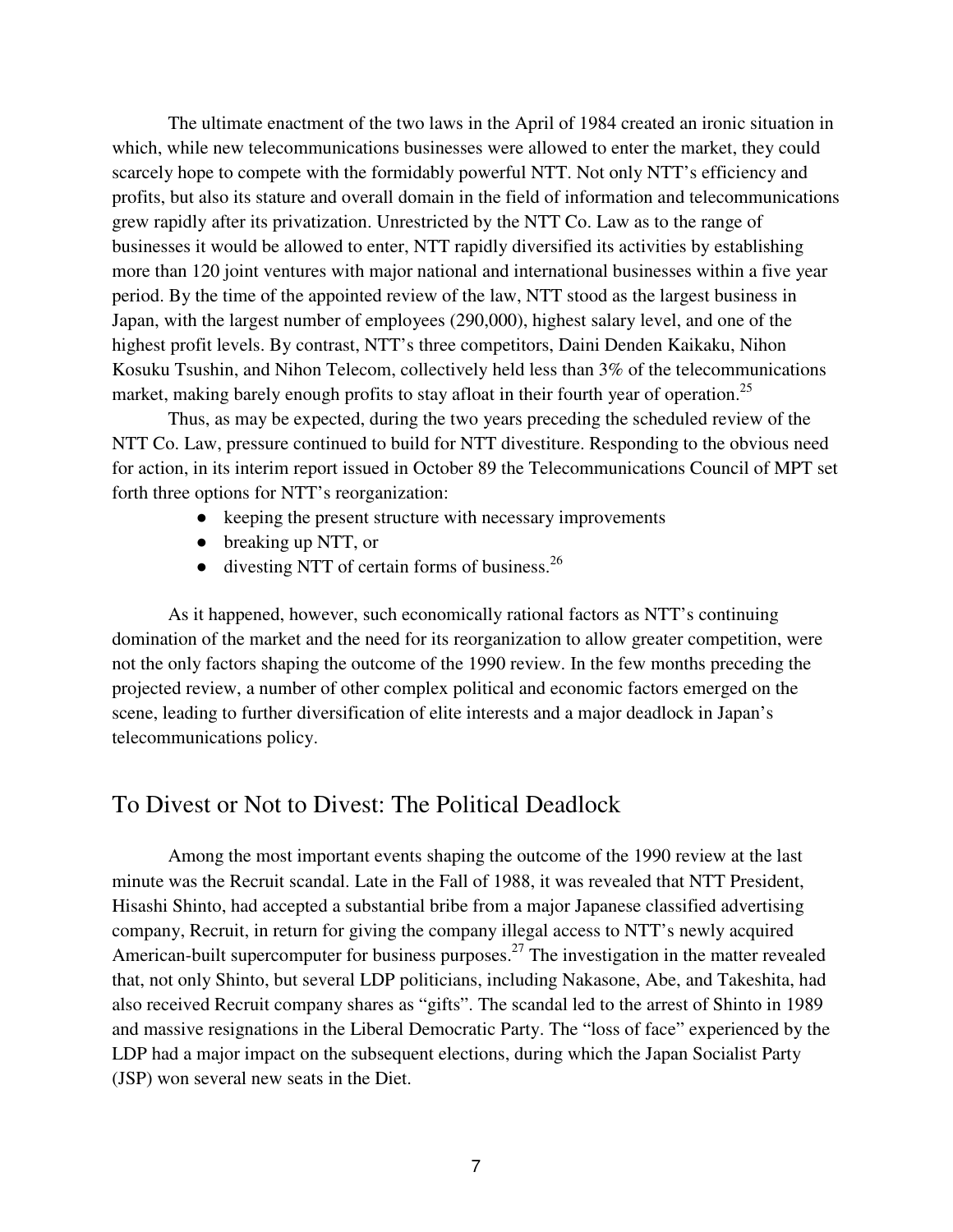Because of the longstanding political links between the NTT workers union, the Socialist Party, and the Japan Federation of Labor Unions (Rengo), the weakening of the LDP and the rise of the Socialist Party to a visible level of power had a major effect on the outcome of the NTT Co. Law review. Despite their openness to NTT privatization, which gave them the right to strike and ask for higher wages, the NTT workers vehemently opposed the company's proposed divestiture. Although not a traditionally strong factor in the government's policy decisions, the NTT workers' voice found an exceptionally strong expression in the Fall of 1989, when the leader of the NTT workers Union, Mr. Yamanishi, became the leader of Japan Federation of Labor Unions (Rengo) and, as a major figure in the newly powerful Japan Socialist Party, began to agitate against NTT divestiture.<sup>28</sup> Thus, during the few months preceding the NTT Co. Law review, the NTT workers' opposition to divestiture became a major factor shaping the outcome of the review.

 Aside from strengthening the voice of the NTT workers union through the Socialist Party, the Recruit Scandal led to another unexpected source of opposition to NTT divestiture. During the Fall of 1989, NTT share prices began to fall rapidly due largely to NTT's involvement in the Recruit scandal,  $^{29}$  leaving the Ministry of Finance, the bureaucratic body responsible for selling the NTT shares to the public, with a large number of highly unpopular NTT shares. Subsequently, fearful that a NTT divestiture may be perceived as a "weakening" of NTT and further reduce the share prices, the Ministry of Finance strongly opposed divestiture for the time being.<sup>30</sup>

 Another major factor in the deadlock of 1990 was the opposition of NTT's new management to the proposed divestiture, a position which they were effectively able to push within Keidanren itself in the Fall of 1989. Since its privatization in 1985, NTT had become eligible to join the ranks of Keidanren as one of Japan's most profitable and powerful private companies. Soon thereafter, NTT's new President, Haruo Yamaguchi, began to climb the ranks of power in Keidanren, rising to the post of Keidanren vice chairman in 1989.<sup>31</sup> Although unable to fundamentally change the organization's position, Yamaguchi's opposition created enough conflict within Keidanren to, at least temporarily, slow down the push toward NTT divestiture. Nonetheless, the overwhelming sentiment within Keidanren remained in favor of a radical reorganization for NTT, one which would include a break-up of NTT into one long distance and several smaller local telecommunications companies.

It was under such volatile circumstances of shifting and conflicting elite interests in the early March of 1990 that the Telecommunications Council of MPT presented the results of its review and its recommendations for NTT reorganization to the Minister of Posts and Telecommunications. In its report, the Council recommended that NTT be broken up into two parts, one long distance and one local telephone company.<sup>32</sup>

Although representing a partial move toward divestiture, the reorganization proposed was far less radical than Keidanren had been seeking since the early 1980s (i.e., divestiture into one long distance and several regional companies).<sup>33</sup> From the Keidanren point of view, only such a radical divestiture would be able to level the field for other big businesses seeking entry into the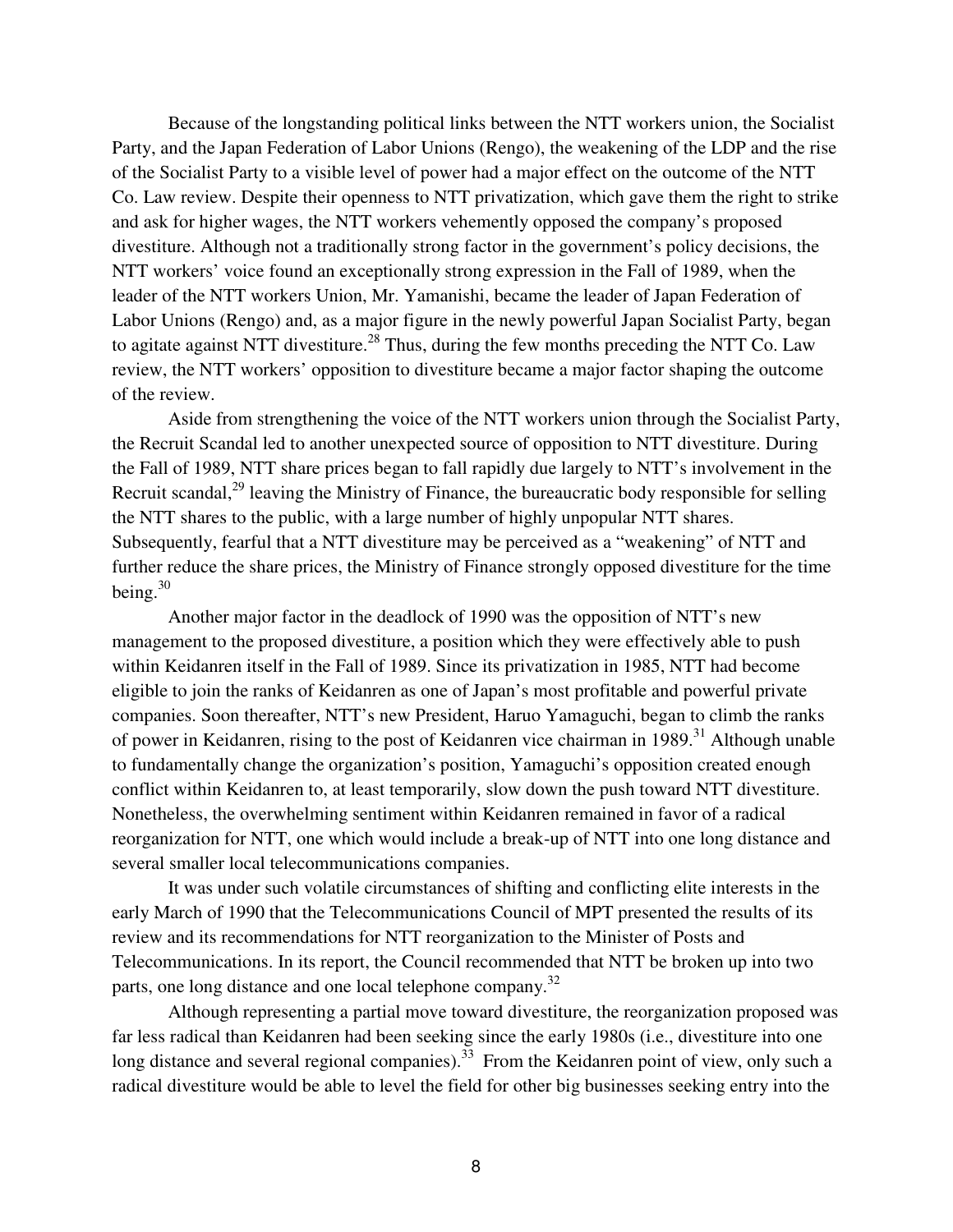telecommunications market. Cognizant of the strong sentiment against full divestiture for the time being, and unwilling to settle for the less radical solution, however, in a surprise move Keidanren joined the ranks of those opposed to the Telecommunications Council's recommendations. Instead, Keidanren proposed a three-year waiting period, hoping that by that time the climate would be more conducive to the more radical reforms it was seeking.

Interestingly, throughout this period, MITI adopted a wait and see attitude and did not push for a radical divestiture of NTT. Although traditionally an ally of Keidanren, MITI's interests would be better served in this instance by avoiding moves which would alienate NTT, a company it was desperately trying to bring into its own circle of influence.<sup>34</sup>

Given the general opposition to NTT divestiture arising from a diverse set of polarized elite interests, and the pragmatic "agreement" that a waiting period was necessary, the Minister of Posts and Telecommunications went on to reject the recommendations of the Telecommunications Council, proposing instead a number of minor reforms (e.g., divestiture of NTT's mobile communications department, and planning of a NTT "self-study.")<sup>35</sup> Once again, reflecting the precarious and temporary nature of the compromise, a further review of the NTT Co. Law was scheduled for 1995.

Thus, under highly unusual circumstances, both NTT and MPT were given five more years in which to try to consolidate their power. In the meantime, the competing bureaucratic, political, and business elite interests continue to clash in a highly volatile policy environment, characterized by conflict, deadlock, and partial compromise.

#### Conclusion

It is clear from this case study that the policymaking environment in the post-industrial Japan represents features radically different from the days of MITI-big business cooperation and dominance. The elite interests shaping the country's telecommunications policy in the new information age are shifting and diversifying and the policymaking process is increasingly characterized by conflicts which can no longer be contained within the traditional channels of elite consensus-building and compromise.

One of the major factors responsible for this diversification of interests is the emerging bifurcation in the nation's industrial policymaking authority in the hands of two competing bureaucratic bodies, MITI and MPT. Given the absence of a central coordinating body in Japan capable of designating the primary areas of responsibility under each ministry's jurisdiction, an ultimate resolution of this conflict remains unlikely, unless, and until, one of the two bodies emerges victorious in the competition. The recent fragmentation of power within the Japanese Diet and the progressive erosion in the LDP's political power have further reduced the chances of successful arbitration at the political level.

Indeed, even at the height of LDP's power as the nation's ruling party, the LDP politicians outside the MITI and MPT tribes appeared unable to resolve the basic territorial conflict between the two ministries. In one such effort in 1984, for example, the Japanese Diet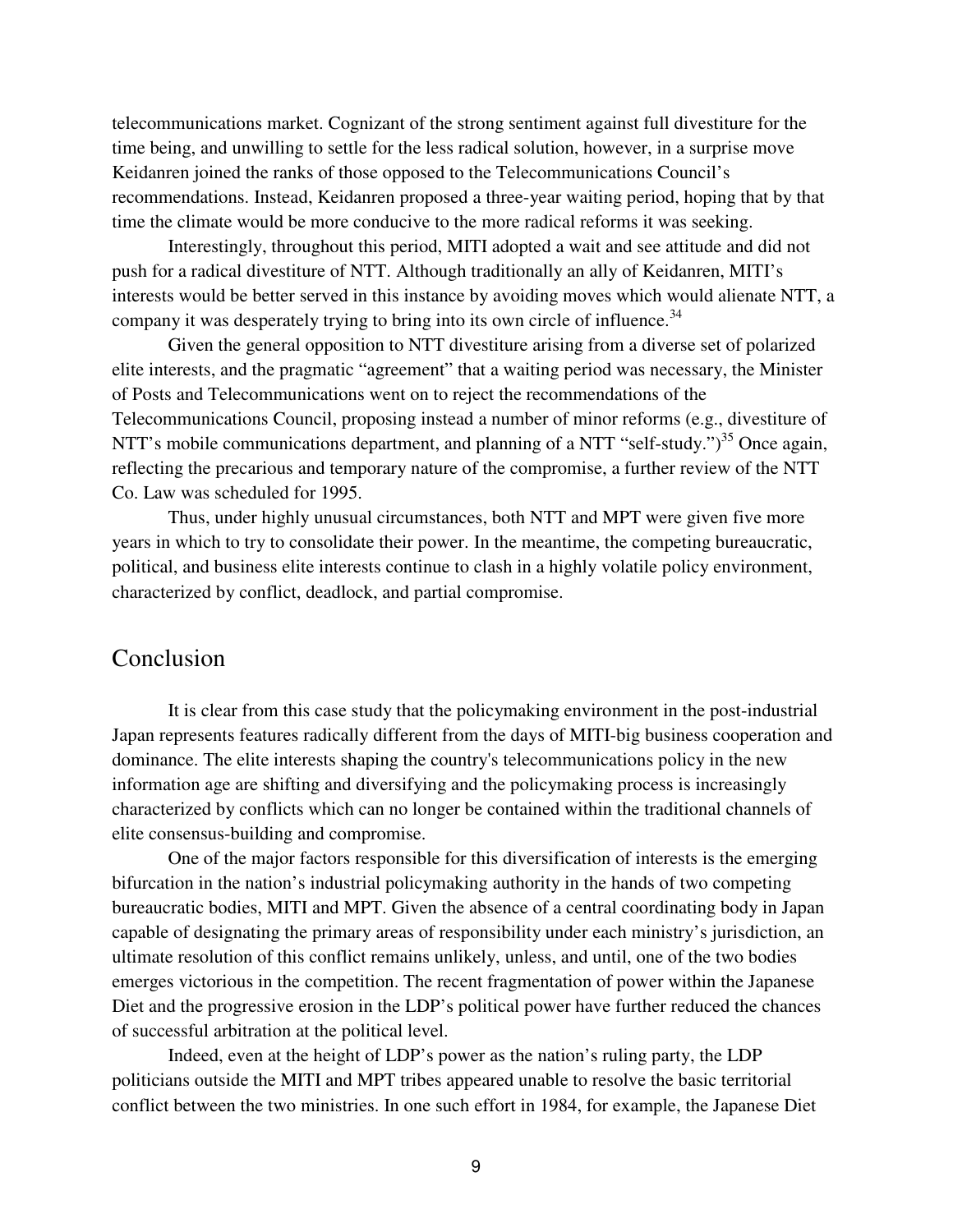gave MPT the responsibility for "telecommunications networks" while charging MITI with guiding the "computer industry".<sup>36</sup> This distinction failed to resolve the territorial conflict, however, partly because of the unwillingness of both parties to withdraw from the competition and partly because of the inevitable overlap of policy issues within the two broadly defined areas of responsibility.

Clearly, a continuing clash among a plurality of conflicting elite interests has come to replace the familiar pattern of government-business cooperation which had long characterized Japan's industrial policymaking process. Whatever the ultimate outcome of this increasing pluralization and conflict, it is clear that the "Japan Inc." model is no longer applicable to the current state of post-industrial policymaking in Japan. Future studies of Japanese industrial policymaking need to focus on further illuminating the causes of the current transition in Japanese policymaking toward an elite conflict paradigm.

#### Endnotes:

- 1. R. Boyd, "Government-Industry Relations in Japan: Access, Communication, and Collaborative Competition," In *Comparative Government-Industry Relations,* S. Wilks and M. Wright (Eds.), Oxford: Clarendon Press, 1987, pp. 61-87. Also see I. Magaziner and T. Hout, *Japanese Industrial Policy,* Berkely: University of California Press, 1981, p.53.
- 2. C. Johnson, *MITI and the Japanese Miracle*, Stanford: Stanford University Press, 1982.
- 3. L. Hollerman, *Japan Disincorporated: The Economic Liberalization Process*, Stanford: Hoover Institute Press, 1988, p. x.
- 4. Ibid.
- 5. I. Tadokoro, "New Towns and Advanced Cable TV System", *Studies of Broadcasting*, 1978, p. 89.
- 6. Ibid., p. 90.
- 7. K. Kobayashi, "Some Critical Remarks on the New Media Research and Development in Japan," *Studies of Broadcasting*, 1982, p. 35.
- 8. Kyoshi Sato, Deputy Director, International Affairs Division, Communication Policy Bureau, Ministry of Posts and Telecommunications, Personal interview, May 22, 1985.
- 9. H. Miyakawa, "Present and Future of New Media in Japan: The Concept of Teletopia", *Science and Technology in Japan*, July/September 1985, pp. 10-11.

10. Ibid.

- 11. *Communications in Japan*: Fiscal 1990, Ministry of Posts and Telecommunications, Tokyo, 1991.
- 12. For a detailed discussion of the NTT's privatization process see R. Akhavan-Majid, "Telecommunications Policymaking in Japan: The 1980s and Beyond," *Telecommunications Policy*, Vol. 14, No. 2, April 1990.
- 13. "Deregulation Lets Nippon Telephone Off the Hook," *Economist*, August 6, 1984, p. 57.